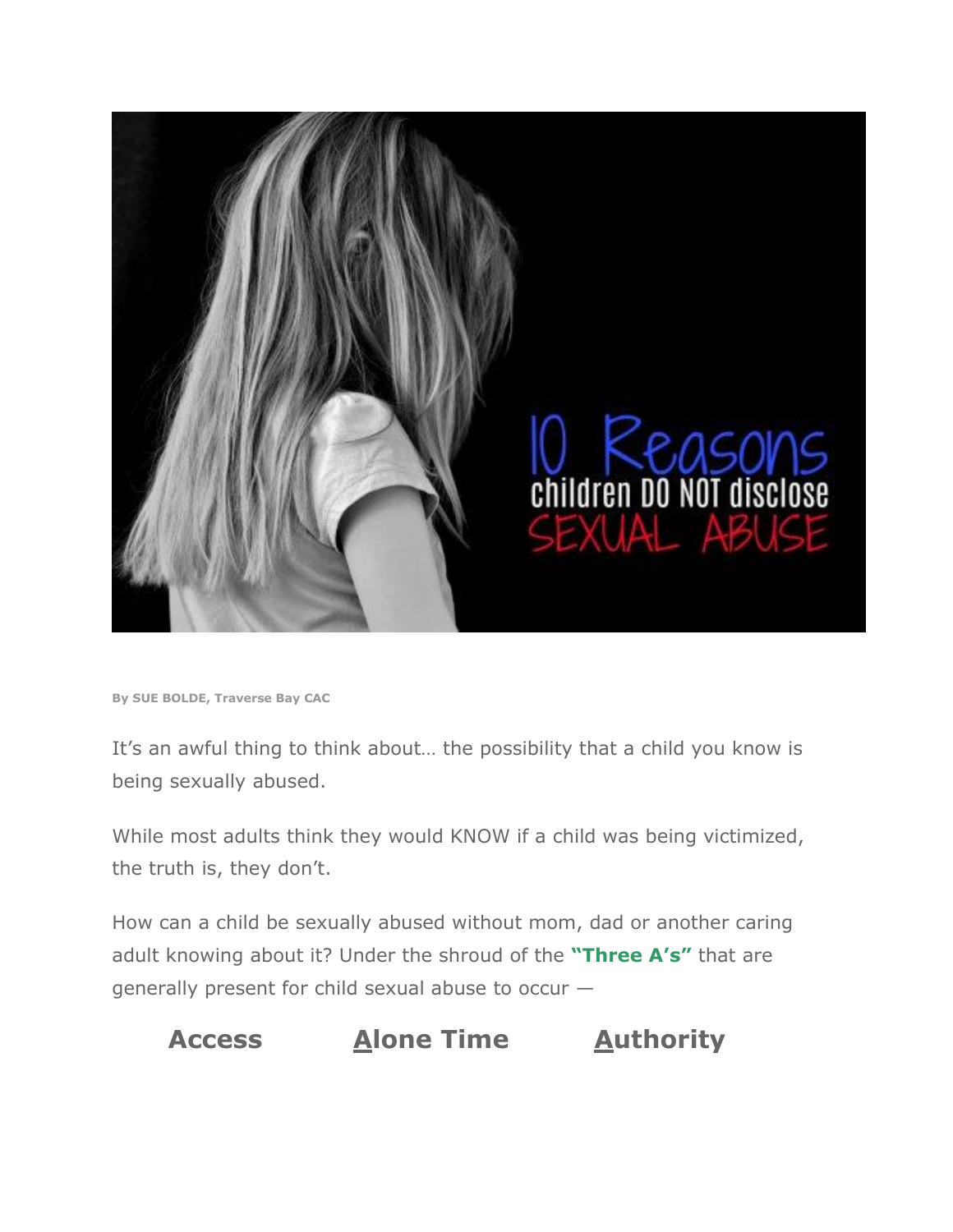# **It is estimated that between 1 in 4 children to 1 in 10 children will become a victim of sexual abuse before turning 18 years old.**

*"For many, it may be difficult to comprehend that a child would NOT immediately run to tell someone — mom, dad, a teacher, sibling, grandparent — after experiencing sexual abuse.* 

*Unfortunately, silence or delayed disclosure is actually the norm, rather than the exception."*

One estimate cites that 73% of children don't disclose sexual abuse for at least one year, 45% don't tell anyone for five years, and others never disclose their abuse at all (Smith et al., 2000; Broman-Fulks et al., 2007).

# So, why don't children disclose sexual abuse?

Well, there are 10 primary reasons why children endure abuse in silence: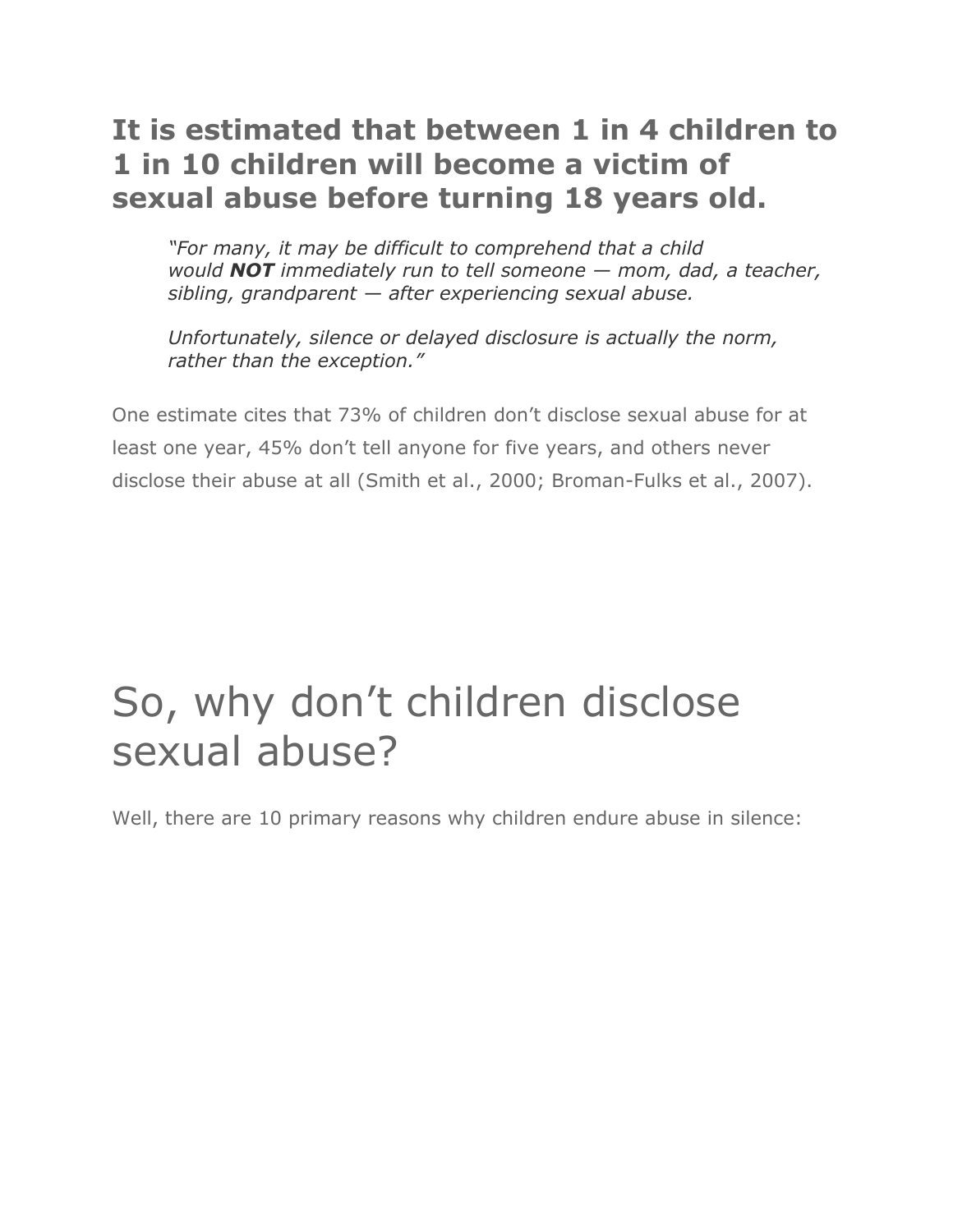# **1) "Keep it a secret!"**



Sexual predators are master manipulators and will often instruct children to keep the abuse a "secret," that it's something special that just the two of them are doing. This tactic is used frequently, especially with younger children.

**Safety Lesson for Kids:** Teach children the difference between "secrets" and "surprises," which are good, fun things like birthday gifts or family celebrations. Inform them to NEVER keep a secret about someone seeing or doing something to a private part of their bodies.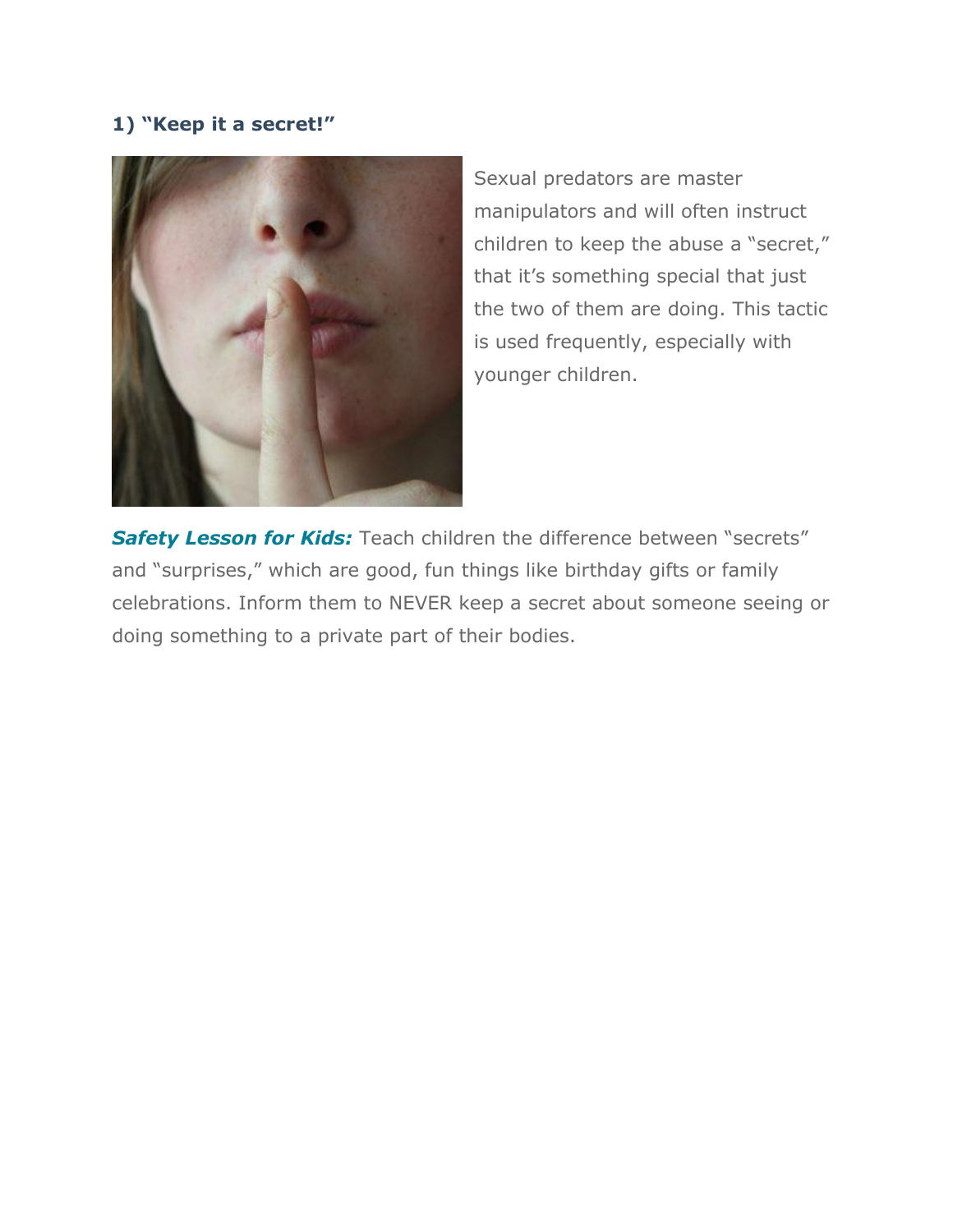# **2) Fear and Threats.**



Another common tactic used by sexual perpetrators is to instill fear in child victims and/or threaten them. Threats can take a variety of forms including physical harm to the child, the child's parents, siblings, friends or **[even a child's](https://www.traversebaycac.org/2018/06/15/animal-abuse-child-abuse-link/)  [pets.](https://www.traversebaycac.org/2018/06/15/animal-abuse-child-abuse-link/)** Threats can also include withholding items

or privileges that are special to a child or even the basic necessities of life such as food and water. Sometimes, kids are just plain scared of or intimidated by their abusers. A child might also be fearful of how the person they want to disclosure to will react, or of negative repercussions, both explicit and implied, for telling.

**Safety Lesson for Kids:** Establish an environment where children can openly talk with you about times they are scared or worried. Clearly let them know they should come to you or another **[Safe Adult](https://www.traversebaycac.org/2018/06/15/doc-talk-identifying-safe-adults/)** if someone ever threatens them or someone else in their lives.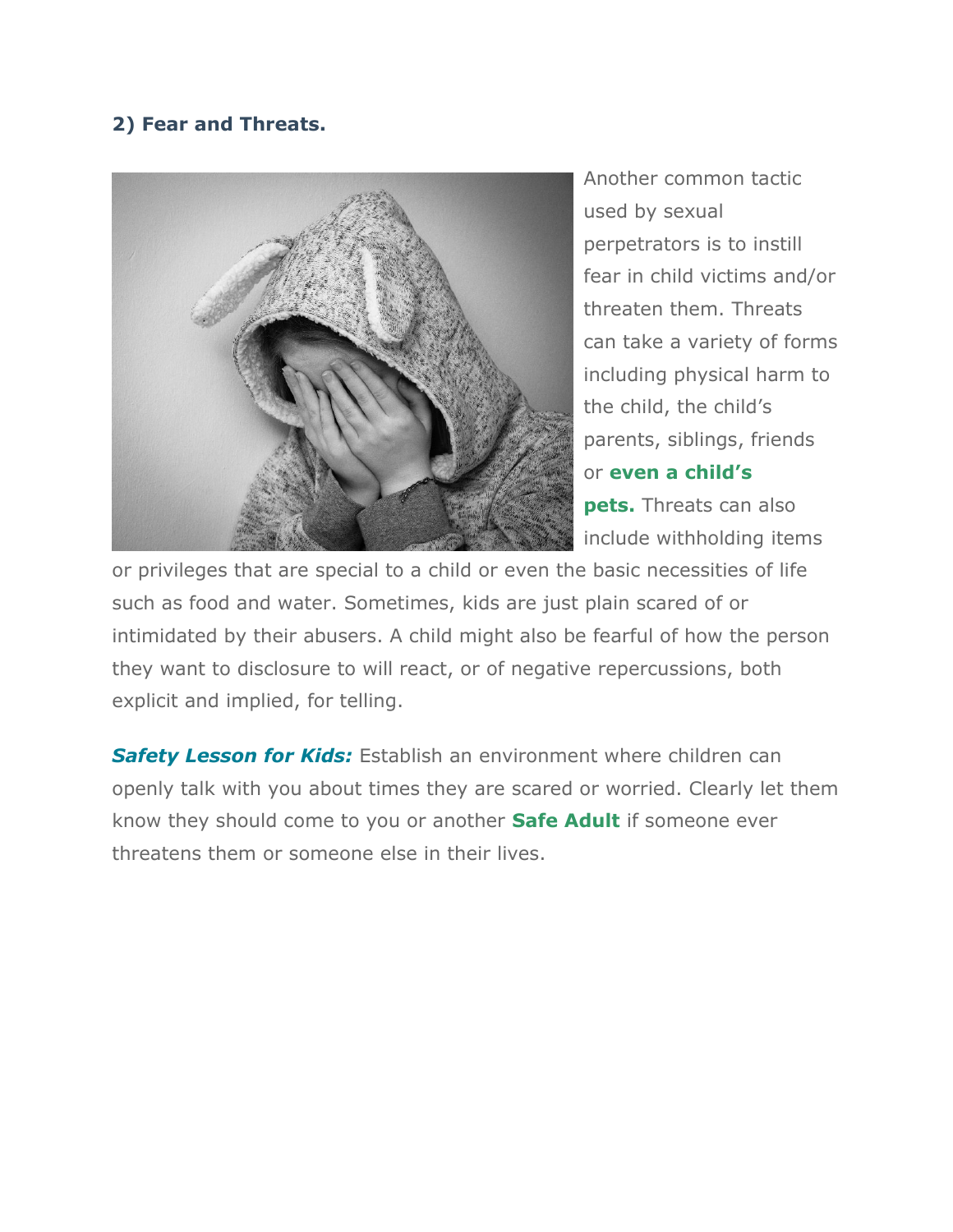#### **3) "I don't know how or who to tell."**



Imagine how you would feel describing to someone the details of your last sexual encounter… Would you feel uncomfortable? Would you know what to say? Would you be selective about the

person to whom you recounted your experience?

Now imagine a young child or even a teenager trying to find the words to describe their experience of sexual abuse. For younger children, this is can often be difficult if they do not know the proper names of their body parts or understand basic body safety principles. For older kids, even if they can describe the abuse, it's often embarrassing for them to talk about even with someone they trust. In fact, most children who disclose sexual abuse DO NOT tell their parents — rather, they seek out someone else in their circle of trust, if they choose to disclose at all.

**Safety Lesson for Kids:** When talking with kids about sexual abuse prevention, teach the **[proper names of body parts](https://www.traversebaycac.org/believe-jeeves/believe-jeeves-private-body-parts/)** at a very young age! It's NEVER TOO EARLY to start teaching children important body safety concepts, starting with identifying the names and locations of their private body parts. Additionally, working with children to identify **[Safe Adults](https://www.traversebaycac.org/2018/06/15/doc-talk-identifying-safe-adults/)** in their lives is key!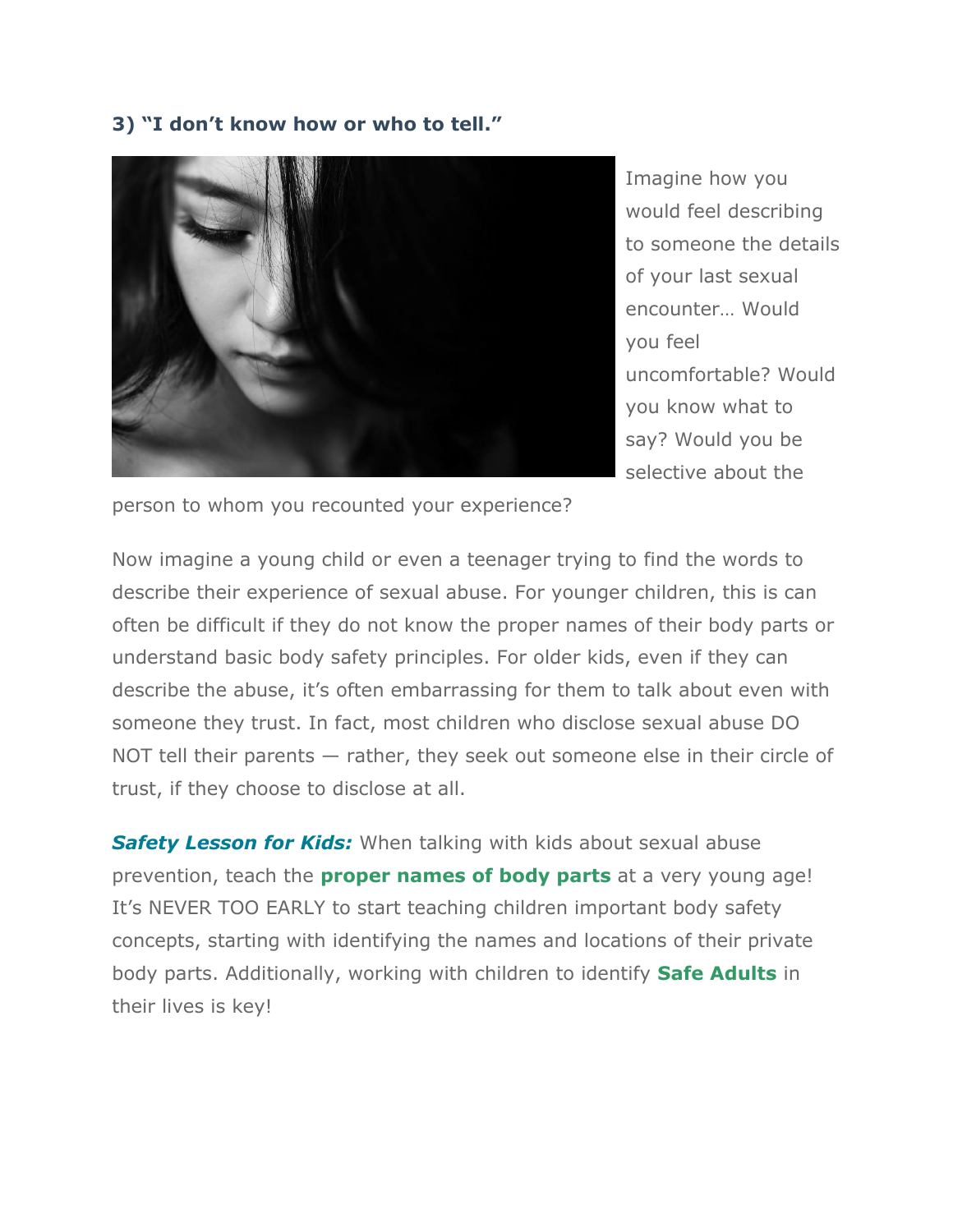## **4) The Blame Game.**



Again, sexual predators are master manipulators and will often lead a child to believe that the sexual abuse is ALL THE CHILD'S FAULT! A child is told that s/he is the reason behind the abuse and that the child "made" the perpetrator do it  $-$  the perpetrator places all the blame for the abuse on the child.

**Safety Lesson for Kids:** When teaching body safety principles to children, reinforce that **[it would NEVER be a child's fault](https://www.traversebaycac.org/believe-jeeves/believe-jeeves-okay-someone-see-touch-private-body-parts/)** if someone asked to see or did something to their private body parts for no good reason or just to play a game.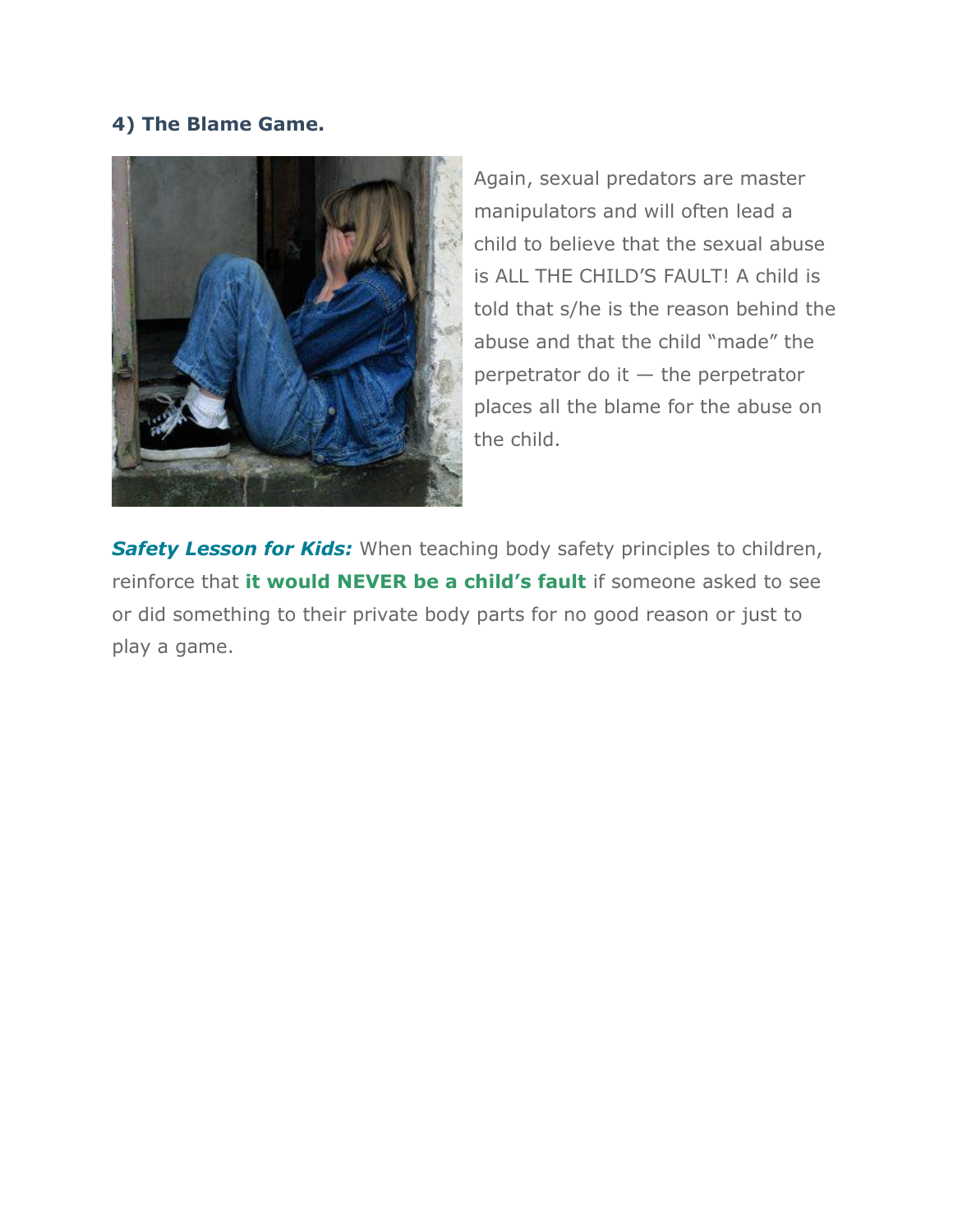# **5) Grooming.**



Another sexual predatory behavior is grooming, which is the process of earning a child victim's trust and compliance. Predators groom victims for two reasons:

- 1. "Test the waters" to see how a child victim will react or respond to advances.
- 2. Train the child victim for continued inappropriate and more advanced sexual contact.

Grooming enables predators to earn a victim's trust and can also reduce the likelihood that a victim will disclose the abuse. Grooming can take place in a very short period of time, or through numerous interactions with a child over a longer period of time. Predators also groom parents, caregivers, and other adults in a child's life in order to establish an environment where the **["Three](https://www.traversebaycac.org/2018/02/12/understanding-the-three-as-sexual-abuse/)  [A's"](https://www.traversebaycac.org/2018/02/12/understanding-the-three-as-sexual-abuse/)** can occur.

**Safety Lesson for Kids:** Let children know that if someone treats them differently (often in a "good" way) by giving them special gifts or favors not offered to other kids, that the child should let you or another **[Safe](https://www.traversebaycac.org/believe-jeeves-safe-adults/)  [Adult](https://www.traversebaycac.org/believe-jeeves-safe-adults/)** know what's happening.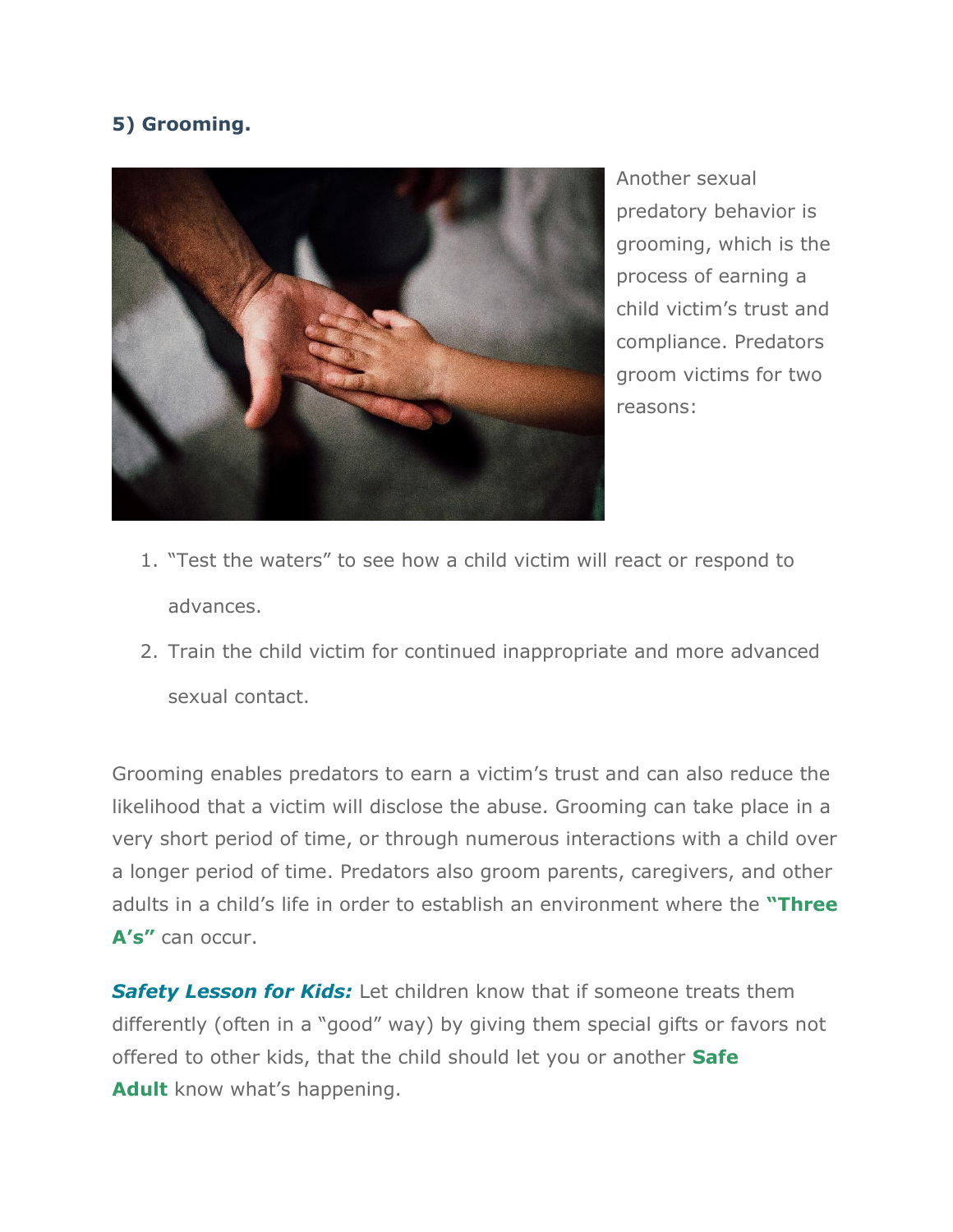### **6) "No one will believe you!"**



By diminishing a child's self-esteem and convincing a child that no one will believe them, predators often manipulate children into silence. This tactic is commonly used by people in positions of power or authority. If a child thinks his/her story of abuse will not be believed, then why bother telling anyone?

**Safety Lesson for Kids:** Reinforce the notion that NO ONE has the right to see or do something to a private body part for no good reason or just to play a game — and that includes all adults like parents, teachers, coaches, doctors and more! Emphasize that it is the job of adults to keep children safe. If the first **[Safe Adult](https://www.traversebaycac.org/believe-jeeves-safe-adults/)** on their list is too busy to listen or does not believe them, then they should go to the next Safe Adult on the list… and keep talking until someone listens and responds to keep them out of harm's way!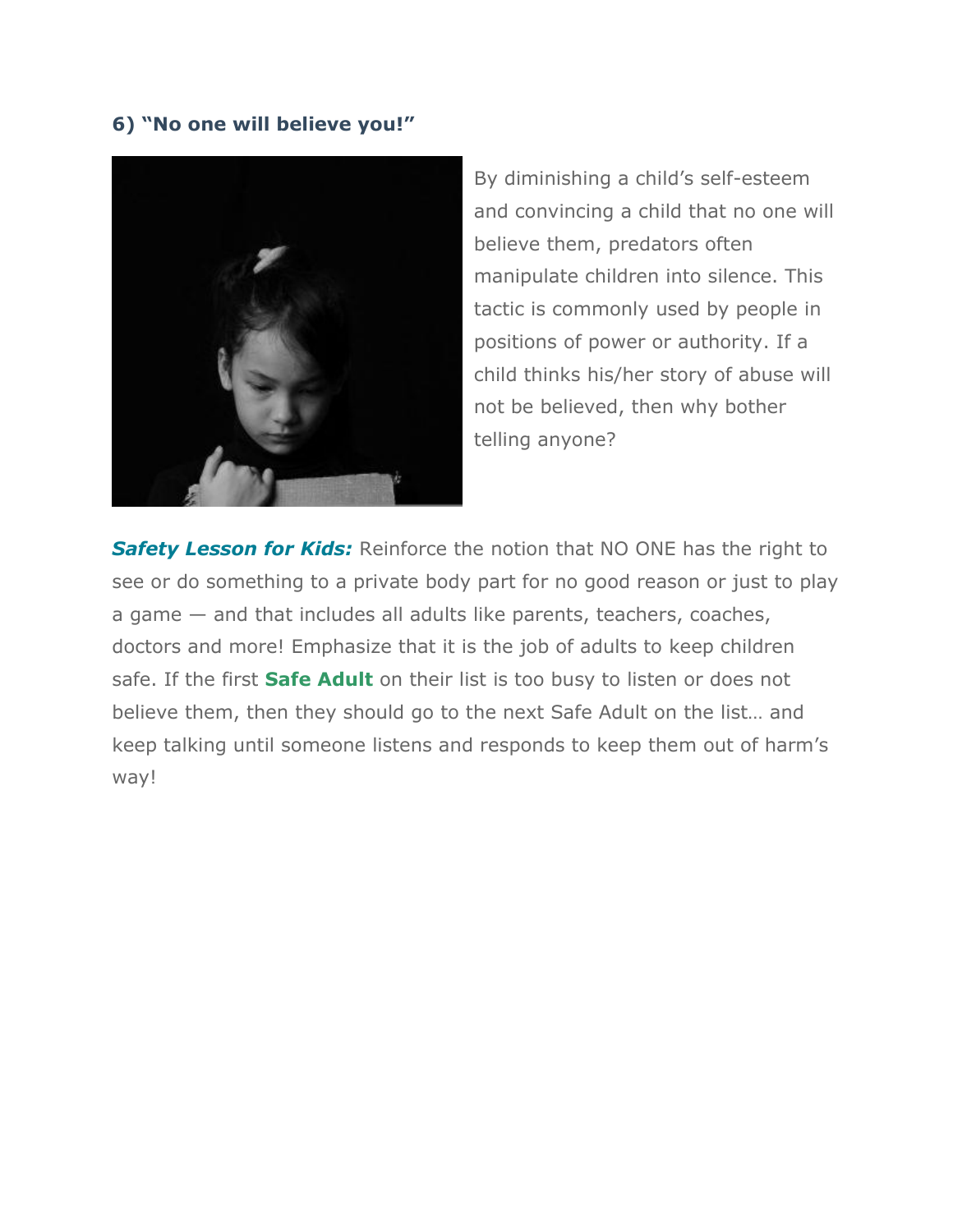# **7) Dissociation.**



Dissociation is defined as disruptions in aspects of consciousness, identity, memory, physical actions and/or the environment. This state of being can often help children live through abuse by psychologically separating the child from the trauma as the abusive event is occurring. Sometimes, children who dissociate from abusive events do not recall the abuse until sometime in the future.

**Safety Lesson for Kids:** Talk to kids about the fact that it is never too late to tell a [Safe Adult](https://www.traversebaycac.org/2018/06/15/doc-talk-identifying-safe-adults/) if someone has abused them. Even if the child "forgets" to say something right away, be clear that it is always better to talk with a Safe Adult as soon as they remember.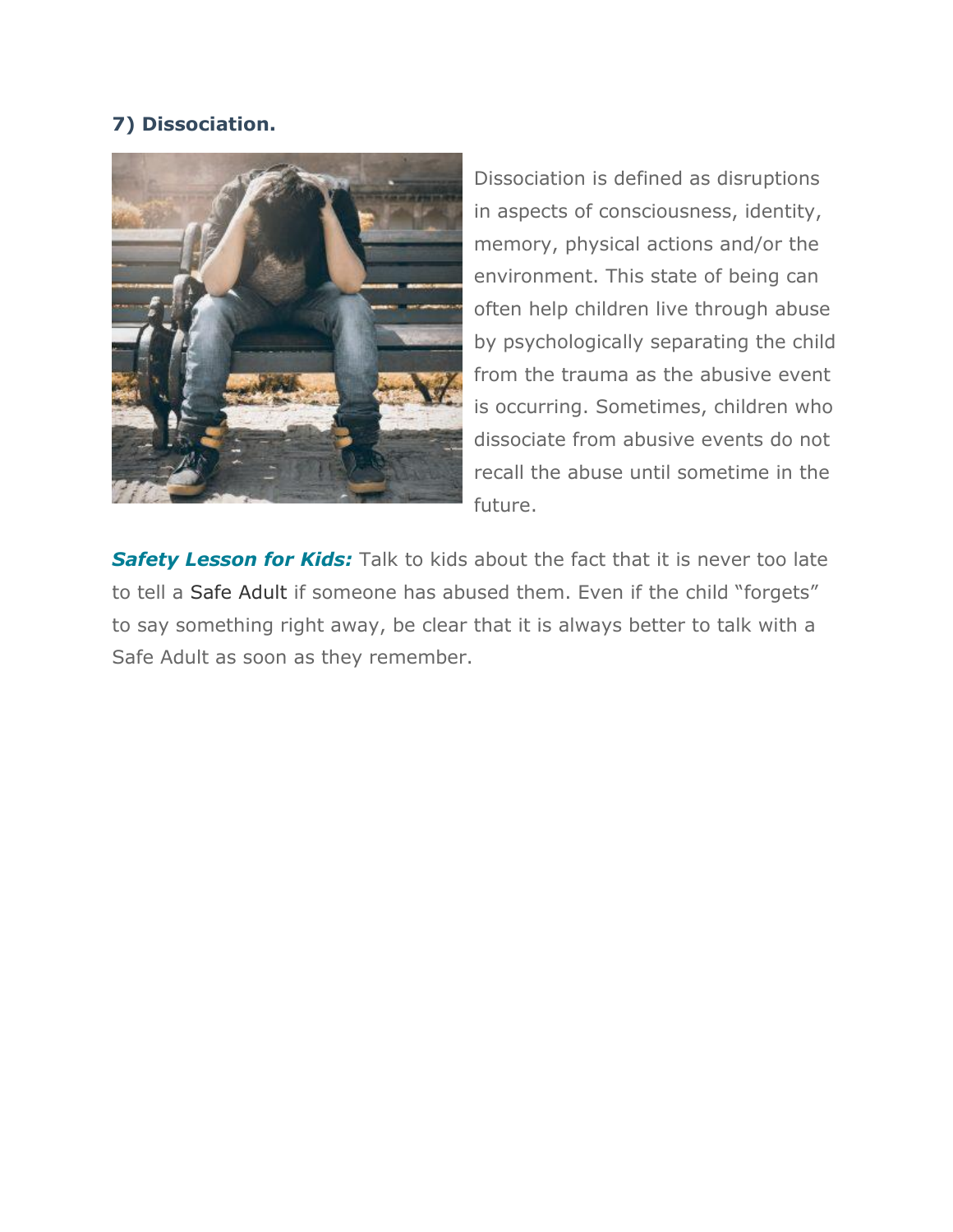# **8) Punishment.**



Many times, children are led to believe they will get in trouble for disclosing. Punishment can take on many forms including physical abuse, harm to other family members including beloved pets, or elimination of items that are special to a child (toys, special privileges, etc.). Kids are sometimes told they will be taken away from a parent or home they love if they tell anyone about the abuse.

**Safety Lesson for Kids:** As with #4 above, reinforce that it is NEVER a child's fault if someone asked to see or did something to their private body parts for no good reason or just to play a game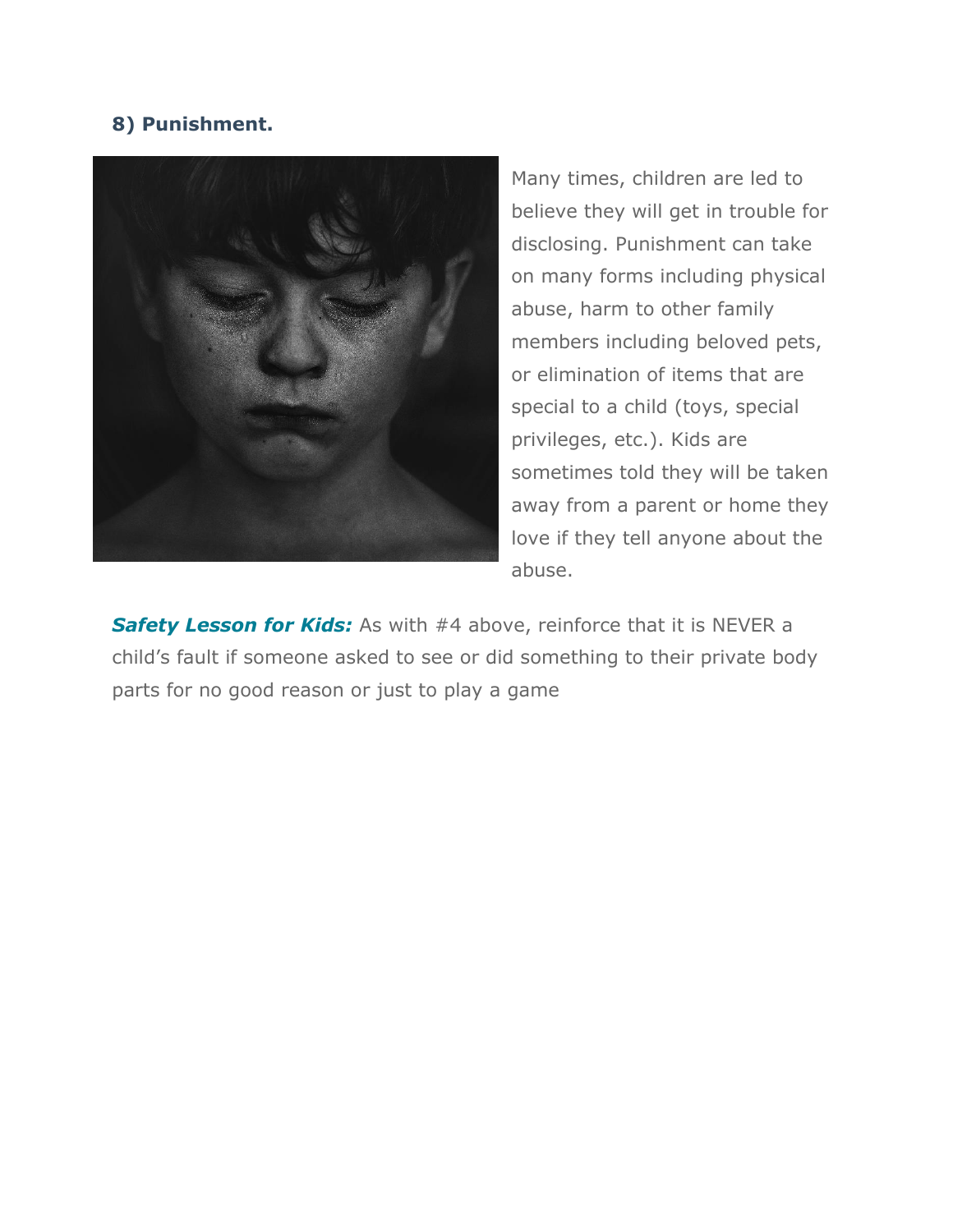### **9) Shame.**



Sexual assault victims of any age can experience shame, embarrassment or humiliation. Those feelings can be so strong that they override the choice to tell anyone about the abuse.

**Safety Lesson for Kids: Reinforcing the above teaching moments can help** to reduce feelings of shame. Be sure to establish and maintain a safe environment for children to talk about difficult topics. Start with less serious topics like disagreements with siblings or friends, how to handle being mad or sad, and so on. When a child feels comfortable approaching you with everyday challenges, it increases the likelihood of them coming to you should a more serious event like sexual abuse ever occur.